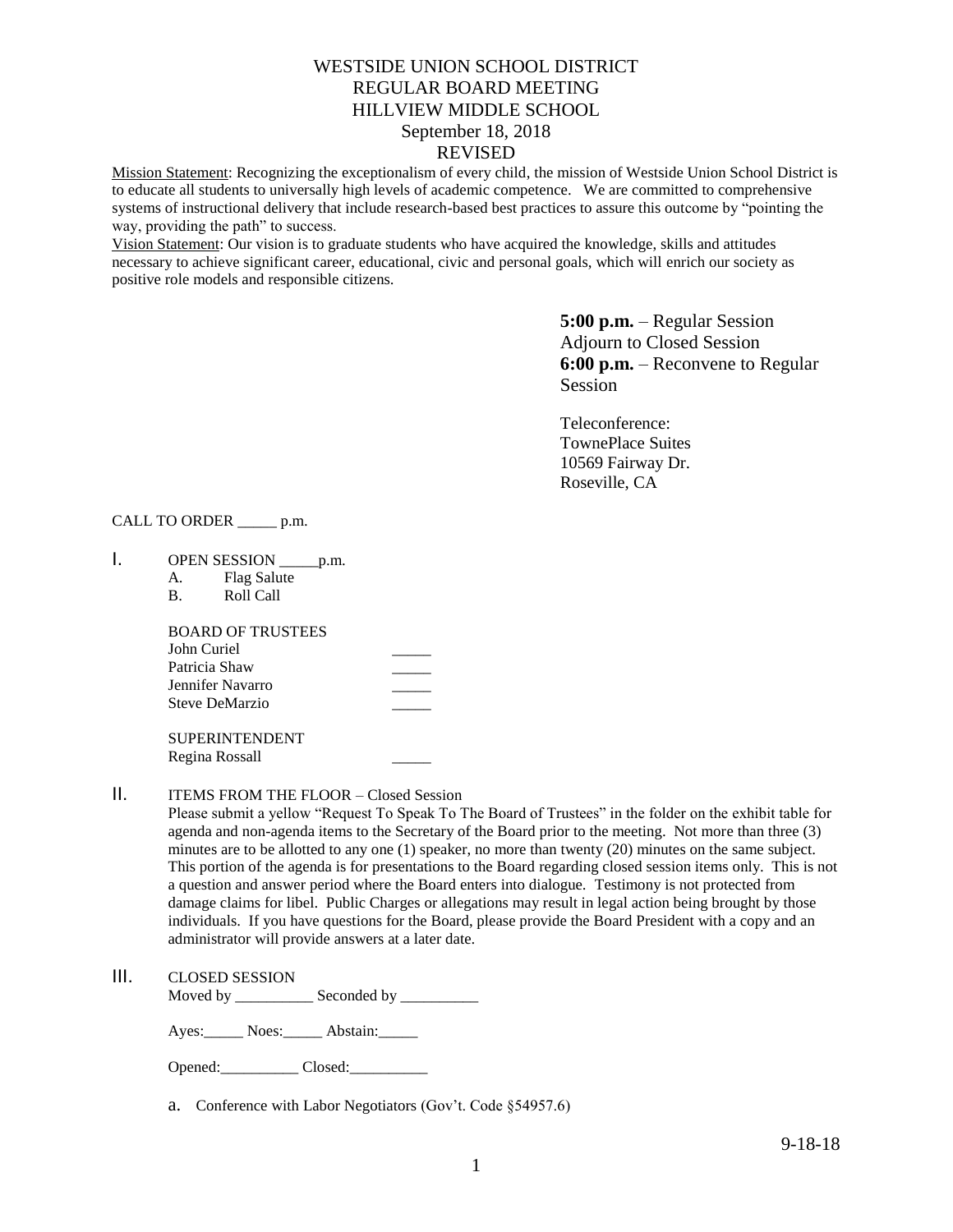- b. Existing/Anticipated/Pending Litigation (Gov't Code §54956.9)
- c. Conference with Real Property Negotiator
- d. Public Employee Discipline/Dismissal/Release/Appointment (Gov't Code §54957)
- e. Pupil Personnel (Ed Code 35146 and 48918) 1 Case
- IV. RECONVENE TO OPEN SESSION at \_\_\_\_\_\_\_\_\_\_ p.m.
- V. REPORT OF CLOSED SESSION ACTION
- VI. INTRODUCTION OF BOARD CANDIDATES

### VII. PRESENTATIONS

- A. Daughters of the American Revolution Constitution Week Proclamation
- B. Leona Valley Site Presentation
- C. Master's Project Erick Jackson
- D. Volunteer Security Erik Evers

## VIII. HEARING SESSION/STAFF REPORTS

- A. Board Comments
- B. Staff Reports
	- 1. Assistant Superintendent Administrative Services
	- 2. Assistant Superintendent Educational Services
	- 3. Deputy Superintendent
	- 4. Superintendent

# IX. PERSONAL APPEARANCES

- A. Westside Union Teachers Association Representatives
- B. California School Employees Association Representatives
- C. Parent Teacher Association Representatives
- D. West Antelope Valley Educational Foundation Representatives

#### X. ITEMS FROM THE FLOOR

Please submit a yellow "Request To Speak To The Board of Trustees" in the folder on the exhibit table for agenda and non-agenda items to the Secretary of the Board prior to the meeting. Not more than three (3) minutes are to be allotted to any one (1) speaker, no more than twenty (20) minutes on the same subject. This is not a question and answer period where the Board enters into dialogue. Testimony is not protected from damage claims for libel. Public Charges or allegations may result in legal action being brought by those individuals. If you have questions for the Board, please provide the Board President with a copy and an administrator will provide answers at a later date.

## XI. PUBLIC HEARING

A hearing to receive public input on Resolution 19-04, Sufficiency of Textbooks or Instructional Materials

Open Closed

# XII. BUSINESS SESSION

A. Organizational/Governance Goal # 1. Agenda

Item 1

Moved by \_\_\_\_\_\_\_\_\_\_\_\_\_ Seconded by \_\_\_\_\_\_\_\_\_\_\_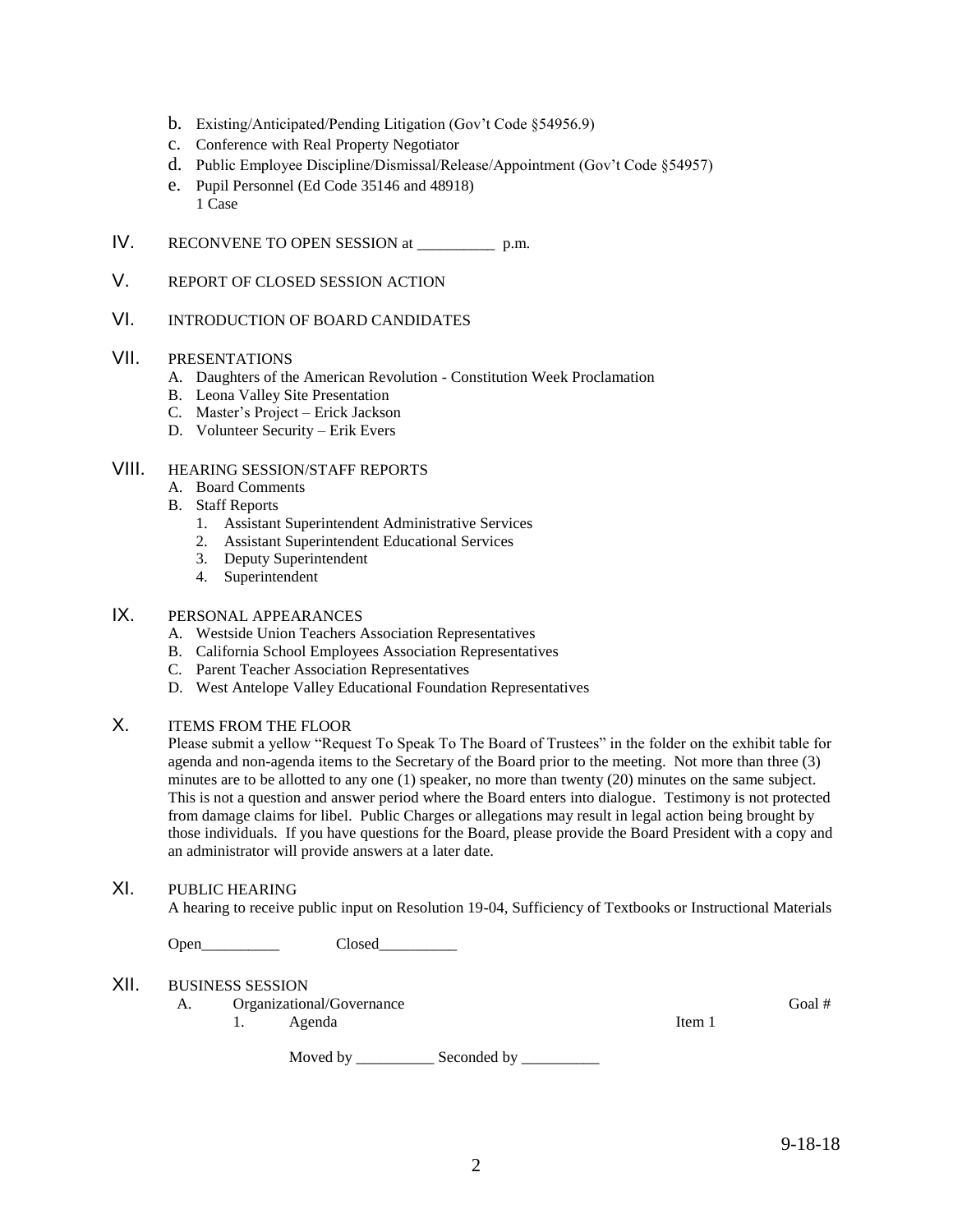To approve the Agenda of the Regular Meeting of September 18, 2018

Ayes: Noes: Abstain:

|                 | Actions proposed for the Consent Calendar, are items with adopted policies and<br>approved practices of the District and are deemed routine in nature. They will be<br>acted upon in one motion, without discussions, unless members of the Board request<br>an item's removal. The item will then be removed from the motion to approve and                                                                                                                                                                                 | Items 2a -2h | Goal#         |
|-----------------|------------------------------------------------------------------------------------------------------------------------------------------------------------------------------------------------------------------------------------------------------------------------------------------------------------------------------------------------------------------------------------------------------------------------------------------------------------------------------------------------------------------------------|--------------|---------------|
| 2.              | after the approval of the consent agenda the item(s) will be heard.<br>Consent<br>Minutes of the Regular Meeting on September 4, 2018<br>a.<br>Fundraising Authorization<br>b.<br>Universal Gift<br>$c_{\cdot}$<br><b>Personnel Report</b><br>d.<br><b>Purchase Orders</b><br>e.<br>$f_{\cdot}$<br><b>Consultant/Contract Schedule</b><br>Conference/Workshop Schedule<br>g.<br>Resolution 19-05, Non-Routine Budget Revisions,<br>h.<br><b>Adjustments and Transfers</b><br>Moved by ______________ Seconded by ___________ |              |               |
|                 | Approval of the Consent Items as presented<br>Ayes: Noes: Abstain:                                                                                                                                                                                                                                                                                                                                                                                                                                                           |              |               |
| 3.              | Election of Clerk:<br>Moved by ______________ Seconded by ___________                                                                                                                                                                                                                                                                                                                                                                                                                                                        | Item 3       |               |
|                 | <b>NOMINEE</b><br>NOMINATED BY<br><b>SECONDED BY</b>                                                                                                                                                                                                                                                                                                                                                                                                                                                                         |              |               |
|                 |                                                                                                                                                                                                                                                                                                                                                                                                                                                                                                                              |              |               |
|                 | <b>Close Nominations</b>                                                                                                                                                                                                                                                                                                                                                                                                                                                                                                     |              |               |
|                 | Vote:                                                                                                                                                                                                                                                                                                                                                                                                                                                                                                                        |              |               |
|                 | Ayes: Noes: Abstain:                                                                                                                                                                                                                                                                                                                                                                                                                                                                                                         |              |               |
| 4.              | Discussion Item<br><b>Board Governance</b>                                                                                                                                                                                                                                                                                                                                                                                                                                                                                   | Item 4       |               |
| <b>B.</b><br>5. | <b>Educational Services</b><br>Recognition of the Teacher of the Year Day                                                                                                                                                                                                                                                                                                                                                                                                                                                    | Item 5       | 1c            |
|                 | Moved by ______________ Seconded by ___________                                                                                                                                                                                                                                                                                                                                                                                                                                                                              |              | $9 - 18 - 18$ |
|                 | 3                                                                                                                                                                                                                                                                                                                                                                                                                                                                                                                            |              |               |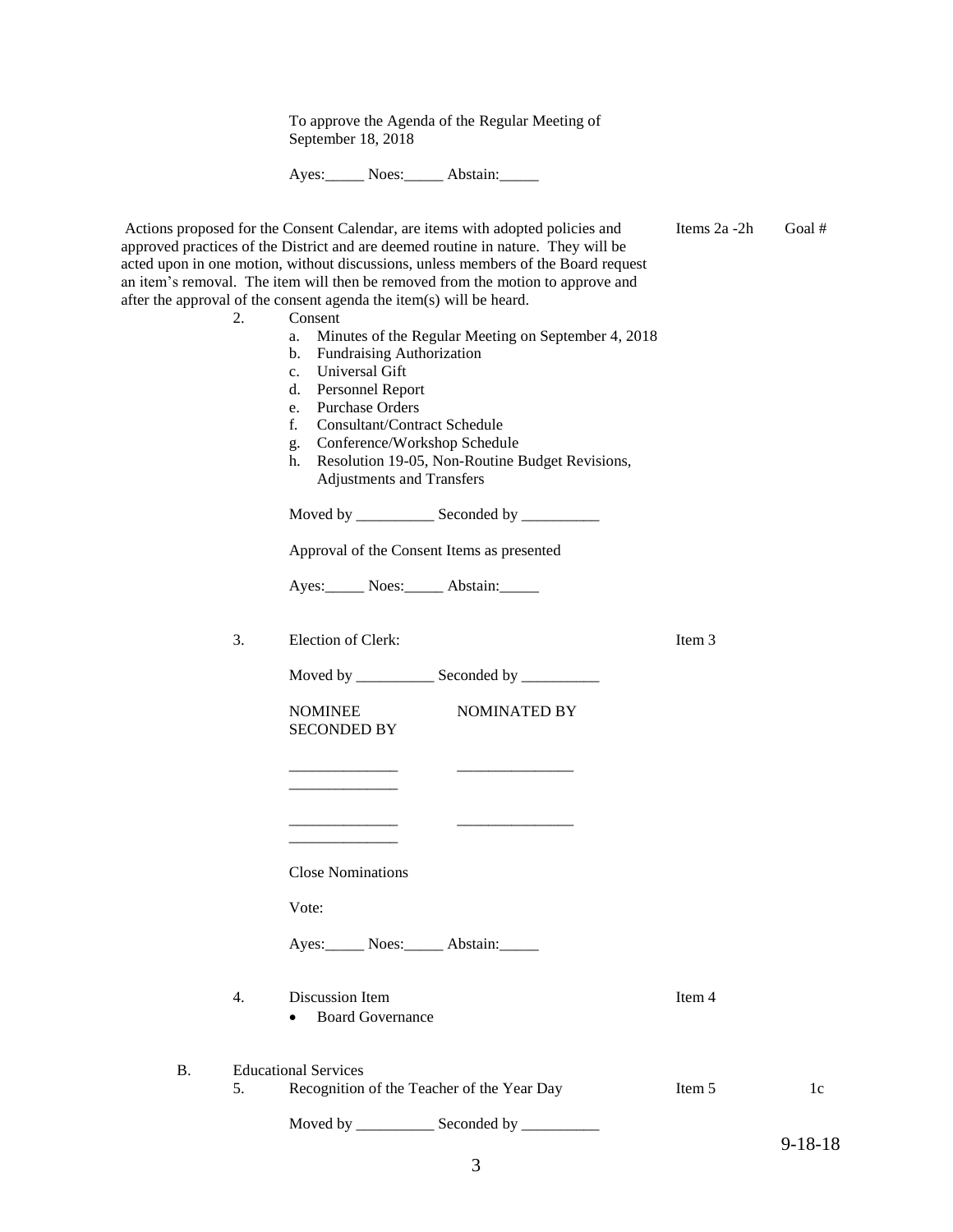Approval of the Teacher of the Year Day

Ayes: Noes: Abstain:

6. Resolution 19-04, Sufficiency of Textbooks or Instructional Materials Item 6

Moved by \_\_\_\_\_\_\_\_\_\_\_\_\_ Seconded by \_\_\_\_\_\_\_\_\_\_\_

Approval of Resolution 19-04, Sufficiency of Textbooks or Instructional Materials

Ayes: Noes: Abstain:

- C. Personnel
	- 7. Memorandum of Understandings between Westside Union School District and Westside Union Teachers Association: Item 7
		- 19-01 Overage for Kindergarten Classes
		- 19-02 Instructional Leader Positions
		- 19-03 Article 29 Medigap
		- $\bullet$  19-04 Article 7.2.1.3.2 Official Transcripts

Moved by \_\_\_\_\_\_\_\_\_\_\_\_\_ Seconded by \_\_\_\_\_\_\_\_\_\_\_

Approval of Memorandum of Understandings 19-01, 19- 02, 19-03 and 19-04

Ayes: Noes: Abstain:

- D. Business Services
	- 8. Revised Board Policies, Administrative Regulations and Board Bylaw: Item 8
		- BP 1340, Access to District Records
		- BP/AR 3312.2, Educational Travel Program Contracts
		- BP/AR 3320, Claims and Actions Against the District
		- AR 3541, Transportation Routes and Services
		- AR 3580, District Records
		- Board Bylaw 9012, Board Member Electronic Communications

Moved by \_\_\_\_\_\_\_\_\_\_\_\_\_ Seconded by \_\_\_\_\_\_\_\_\_\_

Approval of the first reading of the revised Board Policies, Administrative Regulations and Board Bylaw.

Ayes: Noes: Abstain:

# XIII. INFORMATION SESSION

- A. Items From The Floor Continued
- B. Dates to Remember:
	- 1. Board Candidate Orientation September 22, 2018
	- 2. AVSBA Community Education Summit September 25, 2018

Goal #